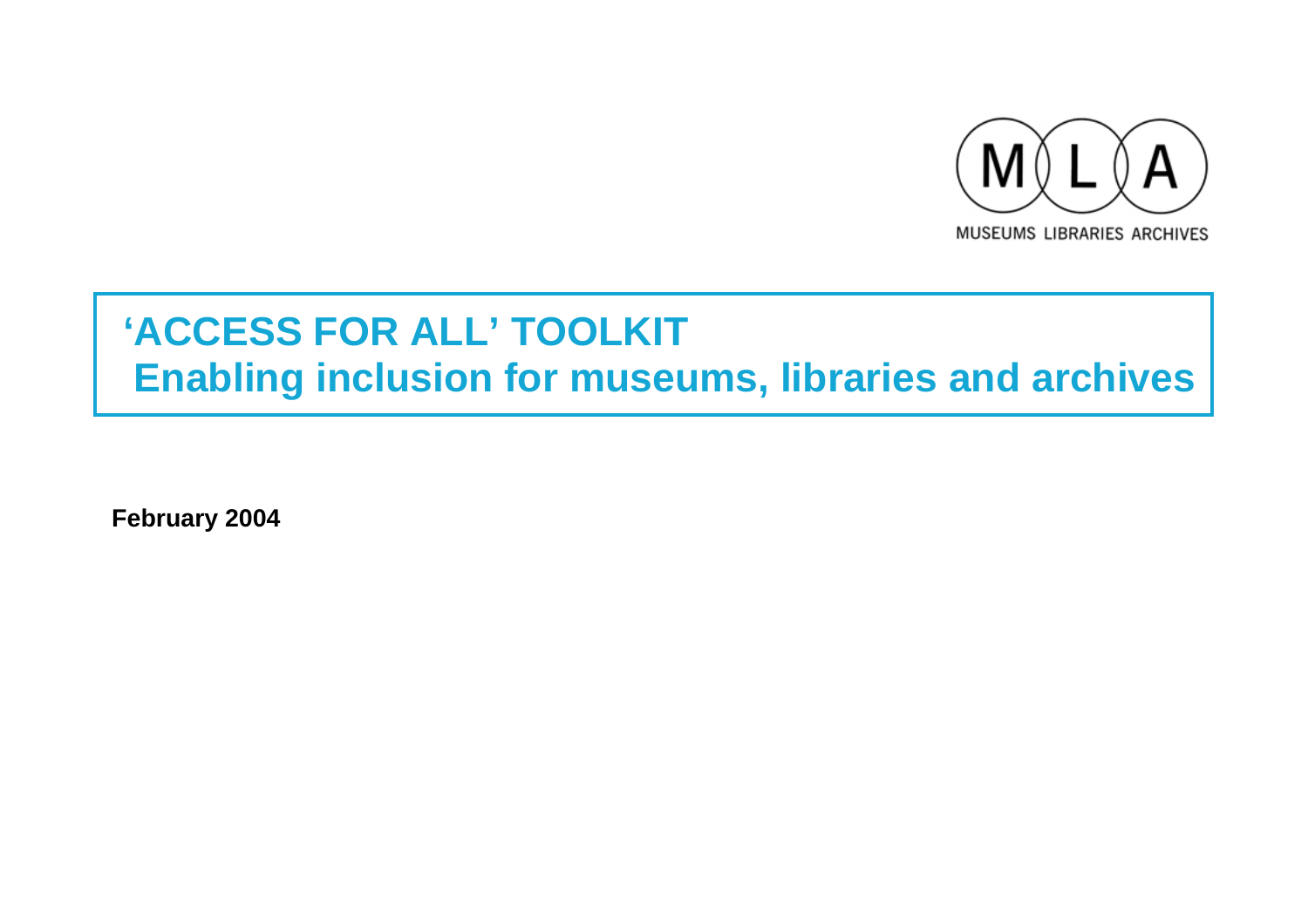# **CONTENTS**

|                                                                  |                                                   | Page      |  |  |  |  |
|------------------------------------------------------------------|---------------------------------------------------|-----------|--|--|--|--|
| 1.                                                               | <b>Introduction: The 'Access for All' Toolkit</b> |           |  |  |  |  |
| 1.1                                                              | Why Use the Toolkit?                              |           |  |  |  |  |
| 1.2                                                              | Barriers to Access and Inclusion                  |           |  |  |  |  |
| 1.3                                                              | How to use the Toolkit                            |           |  |  |  |  |
| Introducing the Themes and Key Factors<br>1.4                    |                                                   |           |  |  |  |  |
| 2.                                                               | The Self-assessment Toolkit                       |           |  |  |  |  |
| Details of organisation and people completing the Toolkit<br>2.1 |                                                   |           |  |  |  |  |
| Seven goals and key factors for assessment<br>2.2                |                                                   | $9 - 16$  |  |  |  |  |
| Goal 1.                                                          | <b>Ethos</b>                                      | 9         |  |  |  |  |
| Goal 2.                                                          | Policy and Planning                               | $10 - 11$ |  |  |  |  |
| Goal 3.                                                          | <b>Collections and Stock</b>                      | 12        |  |  |  |  |
| Goal 4.                                                          | <b>Users and Potential Users</b>                  | 13        |  |  |  |  |
| Goal 5.                                                          | <b>Marketing and Publicity</b>                    | 14        |  |  |  |  |
| Goal 6.                                                          | <b>Staffing and Training</b>                      | 15        |  |  |  |  |
| Goal 7.                                                          | Partnerships and Networking                       | 16        |  |  |  |  |
| 2.3                                                              | <b>Self-Assessment Summary</b>                    | 17        |  |  |  |  |
| 2.4                                                              | <b>Action points Summary</b>                      | 18        |  |  |  |  |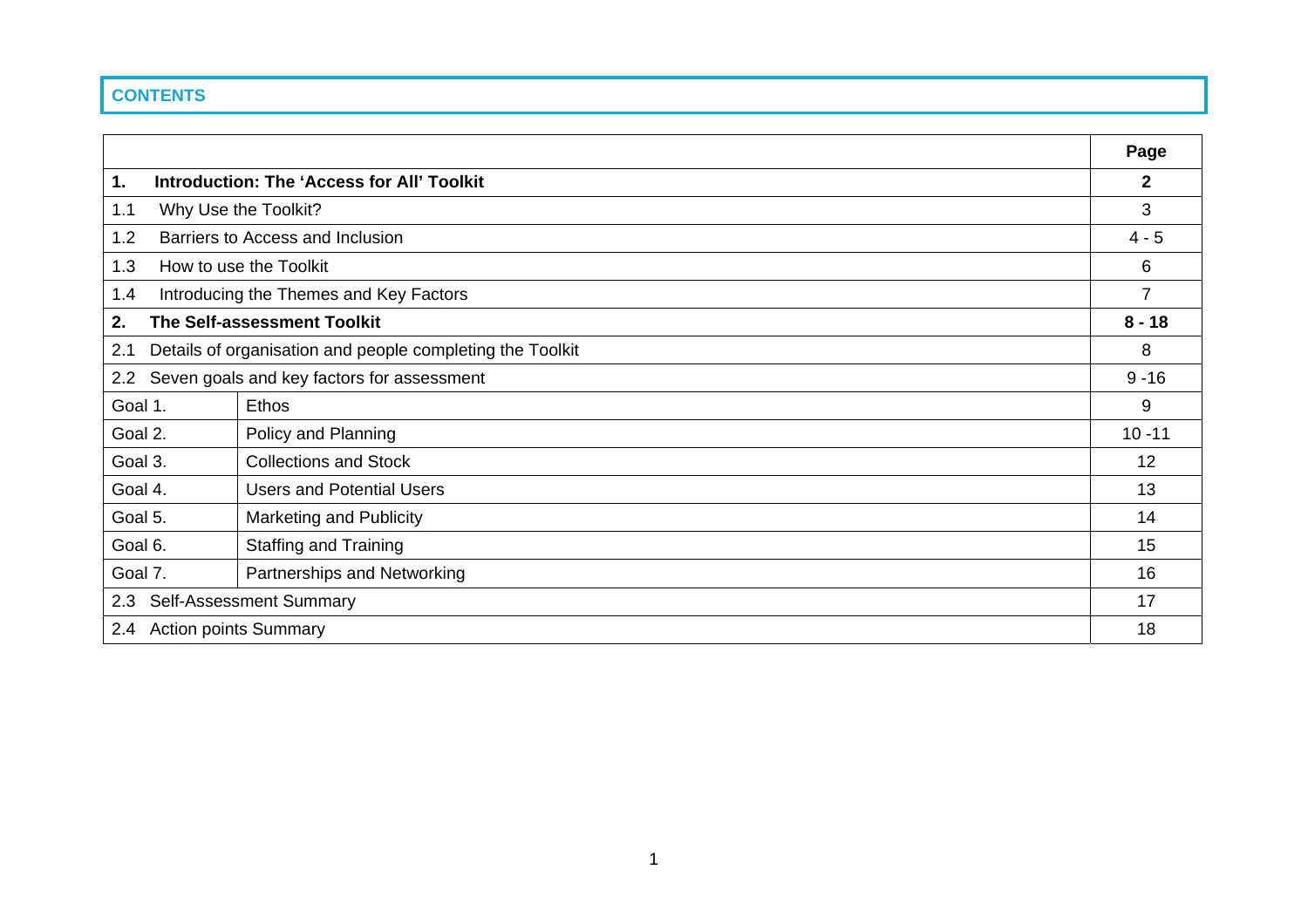# **1. INTRODUCTION: THE 'ACCESS FOR ALL' TOOLKIT**

This toolkit aims to help museums, libraries and archives make access for everyone an essential part of their culture and practice.

The Toolkit

- Г is a self-assessment tool for use in museums, libraries and archives and to promote access for all;
- $\blacksquare$ enables the sector to audit good practice and identify areas for improvement;
- $\blacksquare$ consists of a tool, *Access for All,* for measuring general accessibility, followed by additional checklists for specific groups;
- underpins MLA's *Inspiring Learning for All* framework, with each theme in this toolkit relating to one of its four principles: 1.People; 2. Places; 3. Partnerships; 4. Policies, Plans, Performance;
- $\blacksquare$ can be used to provide evidence linked to the requirements of MLA's Museum Registration scheme;
- $\blacksquare$ can be used to support other standards such as the Standard for Access to Archives;
- $\blacksquare$ demonstrates a public library's commitment to the inclusive service envisaged in *Framework for the Future*;
- $\blacksquare$ can be used to demonstrate the need for access improvements and to chart progress for funding and other purposes.

The *Access for All* Toolkit enables a museum, library or archive to examine goals and key factors which are essential for an organisation that aspires to include everyone. Once these have been assessed, areas for improvement can be identified and action points drawn up and monitored.

The general *Access for All* self-assessment exercise should be used first, to avoid repetition. Then move on to the additional checklists, which deal in greater depth with the requirements of particular groups of people.

The first two *Access Checklists* will be:

- 1. *Access for Disabled People*
- 2. *Access for People from Ethnic Minority Groups.*

Additional checklists, relating to the needs of other groups who may also experience barriers to accessing collections, services and facilities, will be added to the Toolkit in due course.

This toolkit has been produced by Caroline Lang building on the draft social inclusion toolkit developed for MLA, in 2003, by the Information and Management Research Institute (IMRI) at the University of Northumbria.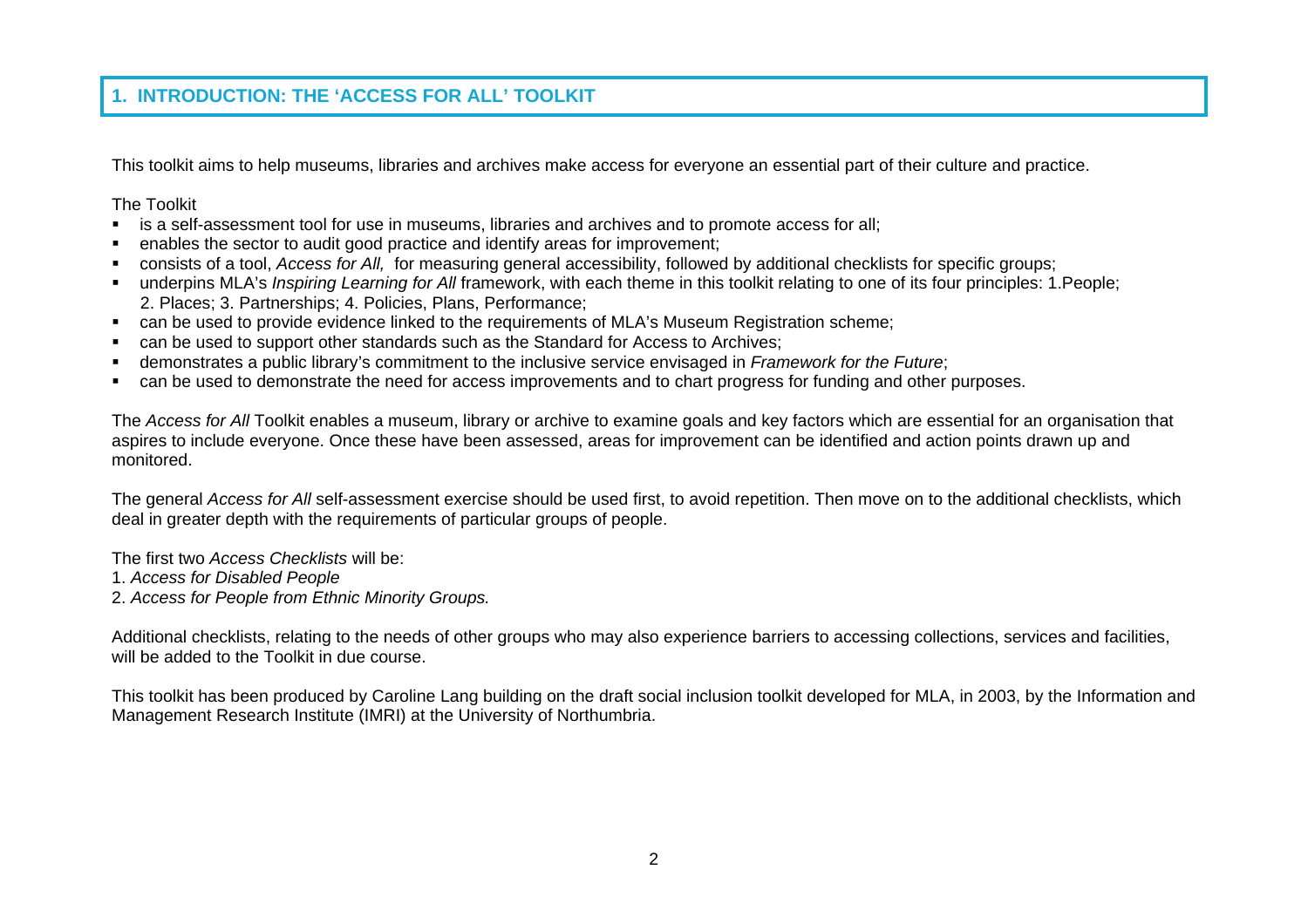## **1.1 WHY USE THE ACCESS FOR ALL TOOLKIT?**

There are many sound ethical, legal and business reasons for improving access for the widest possible audience and organisations themselves will benefit in many ways from doing this:

- it helps to promote equality of opportunity and social justice and to tackle social exclusion;
- legislation requires it, all organisations who provide a public service are subject to the Disability Discrimination Act 1995 (see http://www.disability.gov.uk/dda/) and the general duty to promote racial equality under The Race Relations (Amendment) Act 2000 (see http://www.hmso.gov.uk/acts/acts2000/20000034.htm);
- it also makes sense in terms of audience development and for economic reasons;
- •accessibility is important to large numbers of potential users, for example there are an estimated 8.6 million disabled people in the UK. as well as many older people.

Individual organisations using the Toolkit will need to consider what the following mean for them:

**Ethical principles** – what the organisation considers to be the right thing to do.

**Legal requirements** – of the Race Relations Act, the Disability Discrimination Act, amongst others.

**The 'business case'** for improving access for everyone – being inclusive gives competitive advantages such as innovation, flexibility, funding and income generation opportunities and broader perspectives.

Using the *Access for All* self-assessment toolkit will enable organisations to develop effective strategies for examining current performance, identify areas for improvement and develop more accessible and inclusive policies and practices.

Each regional museum, library and archive agency has staff who support the development of access and learning. Your regional agency may offer training, networking and other opportunities to help museums, libraries and archives in using this Toolkit (see details of regional agencies at http://www.mla.gov.uk/action/regional/regionsmap.asp).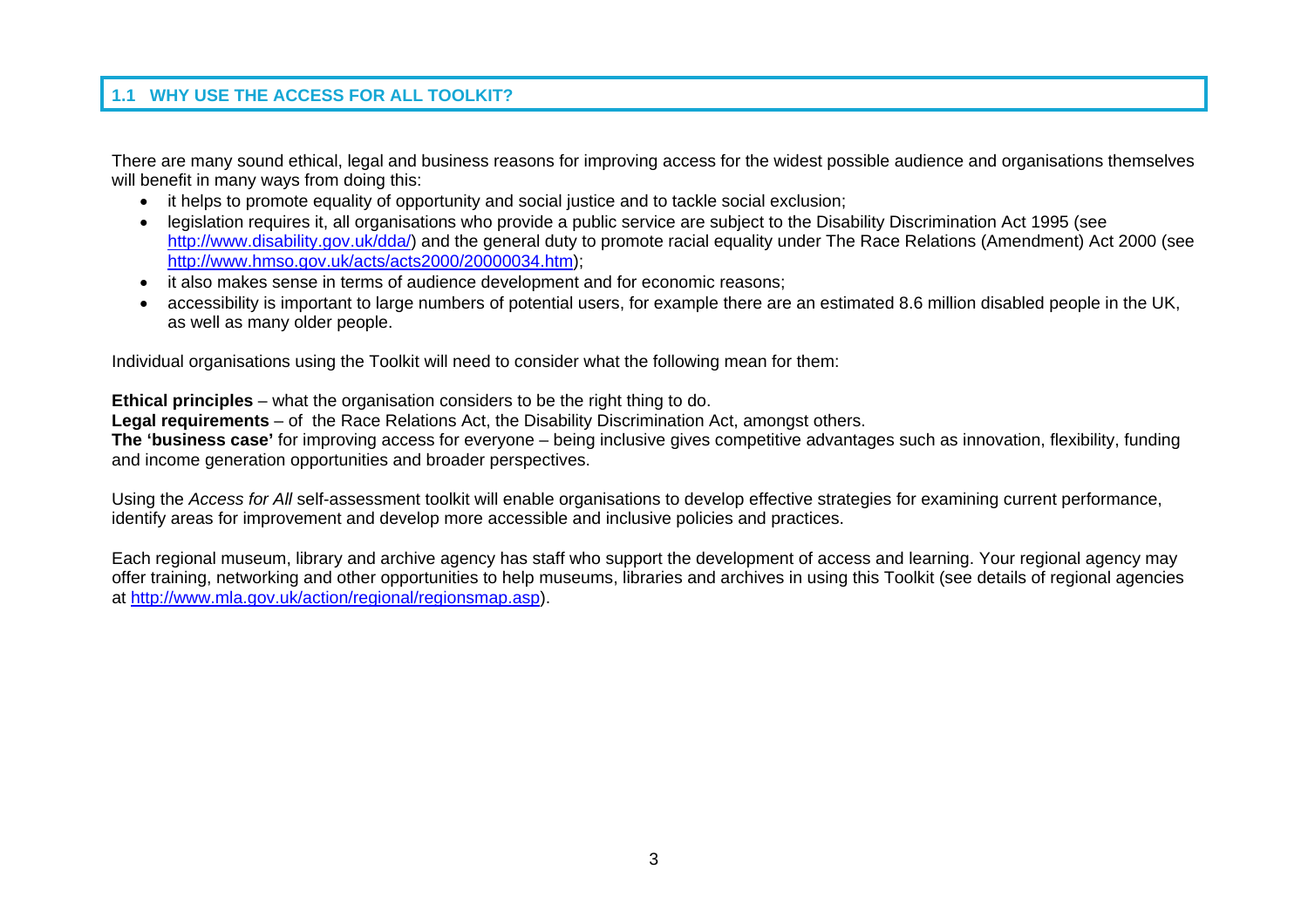#### **1.2 BARRIERS TO ACCESS AND INCLUSION**

Research in all three domains shows that that our collections and services are currently under-used by identifiable groups of people, for example people from ethnic minorities, disabled people, young people and people on low incomes. Many museums, libraries and archives recognise that their regular users (both internal and external) and those who benefit most from their services are only a small proportion of the diverse population they would like to engage with.

Access and inclusion can be improved by identifying the barriers which prevent participation and developing strategies to dismantle them. Barriers may be physical, sensory, intellectual, attitudinal, cultural, social, financial, technological and so on. They are to do with such things as the culture and environment of the organisation and the perceptions of users and potential users, as well as more concrete factors.

#### **By dismantling these barriers museums, libraries and archives can become places of enjoyment, learning and inspiration for many more people**.

It is important to recognise barriers that may prevent some people from using the services of museums, libraries and archives.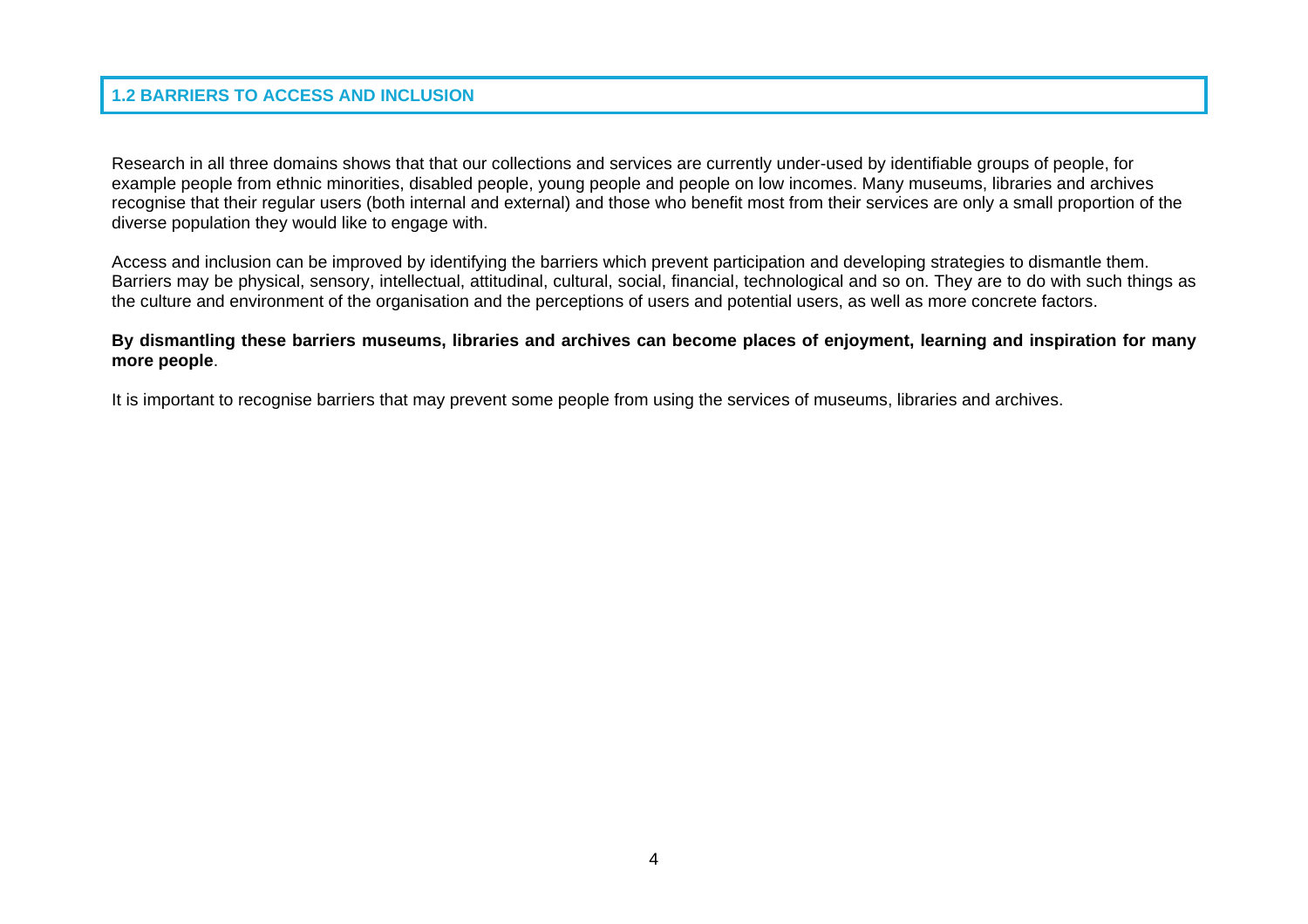This is a widely accepted list of the barriers faced by many people, with some questions relating to overcoming them.

| Barriers*            | <b>Questions to consider</b>                                                                                                                                                                                           |
|----------------------|------------------------------------------------------------------------------------------------------------------------------------------------------------------------------------------------------------------------|
| Physical /           | Are buildings, stock and collections, activities, physically accessible to everyone? Is the building in the best location to meet                                                                                      |
| <b>Environmental</b> | everyone's needs? e.g. older people, wheelchair users, young children and carers, people living in isolated locations.                                                                                                 |
| <b>Sensory</b>       | Can they be used by people with hearing or visual impairments? What adjustments need to be made?                                                                                                                       |
| <b>Intellectual</b>  | Do people who do not have extensive background knowledge or people for whom English is an additional language feel                                                                                                     |
|                      | excluded? Can they be used by people with learning disabilities?                                                                                                                                                       |
| <b>Cultural</b>      | Are the interests, life experiences and culture of the whole community reflected and represented?                                                                                                                      |
| <b>Attitudinal</b>   | Is the museum, library or archive welcoming, especially to new users? Do people feel confident in using it? Do staff have an<br>open attitude to diversity? Are we focusing on people - our users and potential users? |
|                      |                                                                                                                                                                                                                        |
| <b>Financial</b>     | Do any charges made deter people on low incomes? Can families, pensioners, unemployed people and others on low                                                                                                         |
|                      | incomes afford our services?                                                                                                                                                                                           |
| <b>Technological</b> | Does our use of ICT and new media, such as websites, facilitate access for everyone? Do we exploit new technology to                                                                                                   |
|                      | enable greater access?                                                                                                                                                                                                 |

\*see MLA's Disability Portfolio for ways to overcome physical, sensory, and intellectual barriers, in particular <see http://www.mla.gov.uk/action/learnacc/00access\_03.asp>.

Access to the following is also crucial:

| <b>Access to</b>   | <b>Questions to consider</b>                                                                                                |
|--------------------|-----------------------------------------------------------------------------------------------------------------------------|
| <b>Information</b> | Are our services marketed effectively to all potential users? Do we provide equal access to all our resources?              |
|                    | Is information provided in alternative formats, Plain English, community languages etc?                                     |
| <b>Decision-</b>   | Are users and potential users consulted? Do we value their input and work in partnership to develop services and facilities |
| making             | that are wanted?                                                                                                            |
| <b>Employment</b>  | Do we follow employment law and actively promote equal opportunities in recruitment and staff development?                  |
|                    | How far does our workforce reflect the diversity of the community?                                                          |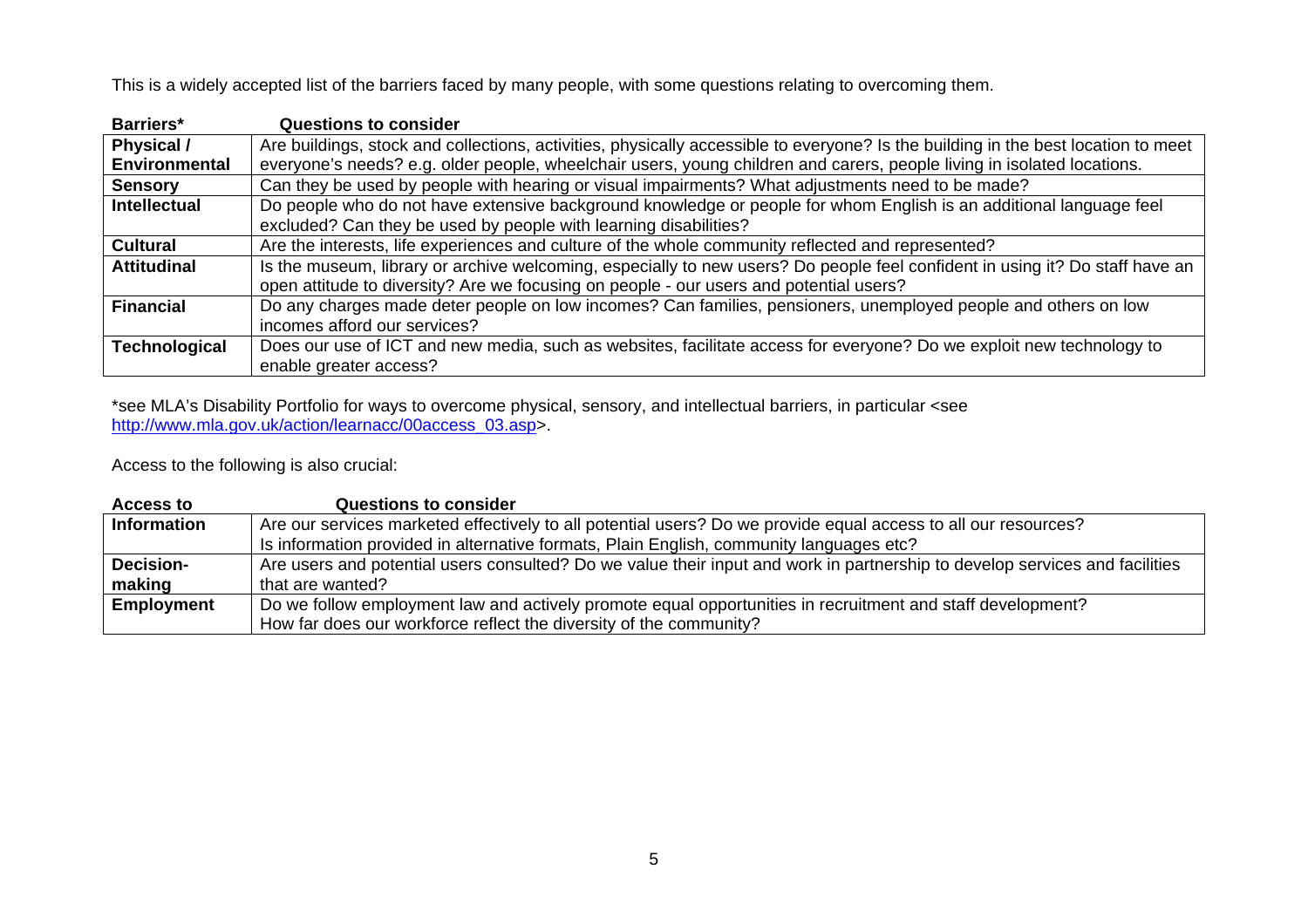#### **1.3 HOW TO USE THE TOOLKIT**

An accessible organisation involves everyone, staff who deliver the service, volunteers, middle and senior managers. It is therefore preferable for the Toolkit to be completed by a range of people with a senior staff member taking overall responsibility. Completing the toolkit in this way is useful because of the process and involvement of people in doing this as well as for filling in the responses. It is suggested that a process similar to the one outlined below be adopted.



- • The toolkit has 7 goals (what you want to achieve) and a series of key factors showing actions your organisation could be taking to achieve the goal.
- There are three options for responding to each statement: tick Y 'yes', WT 'working towards' or N 'no'. Score these 2,1,or 0. A selfassessment summary sheet is included on page 17.
- • Note evidence for the responses as you go along, some examples are provided (you may want to clear these boxes, to provide more space, when you download the Word version of the toolkit for completion).
- •When you have completed the toolkit add up the score, this can be used as a baseline for measuring improvement.
- •With colleagues, identify areas for improvement and action points using the responses. A summmary sheet is included on page 18.
- •Keep a copy of the self-assessment to refer back to when reviewing progress.

The toolkit indicates where each goal relates to the four Principles from the *Inspiring Learning for All framework*.The toolkit can be used alongside it or independently. Learning Opportunities – formal and informal – provided by an organisation should be equally accessible to all users and potential users.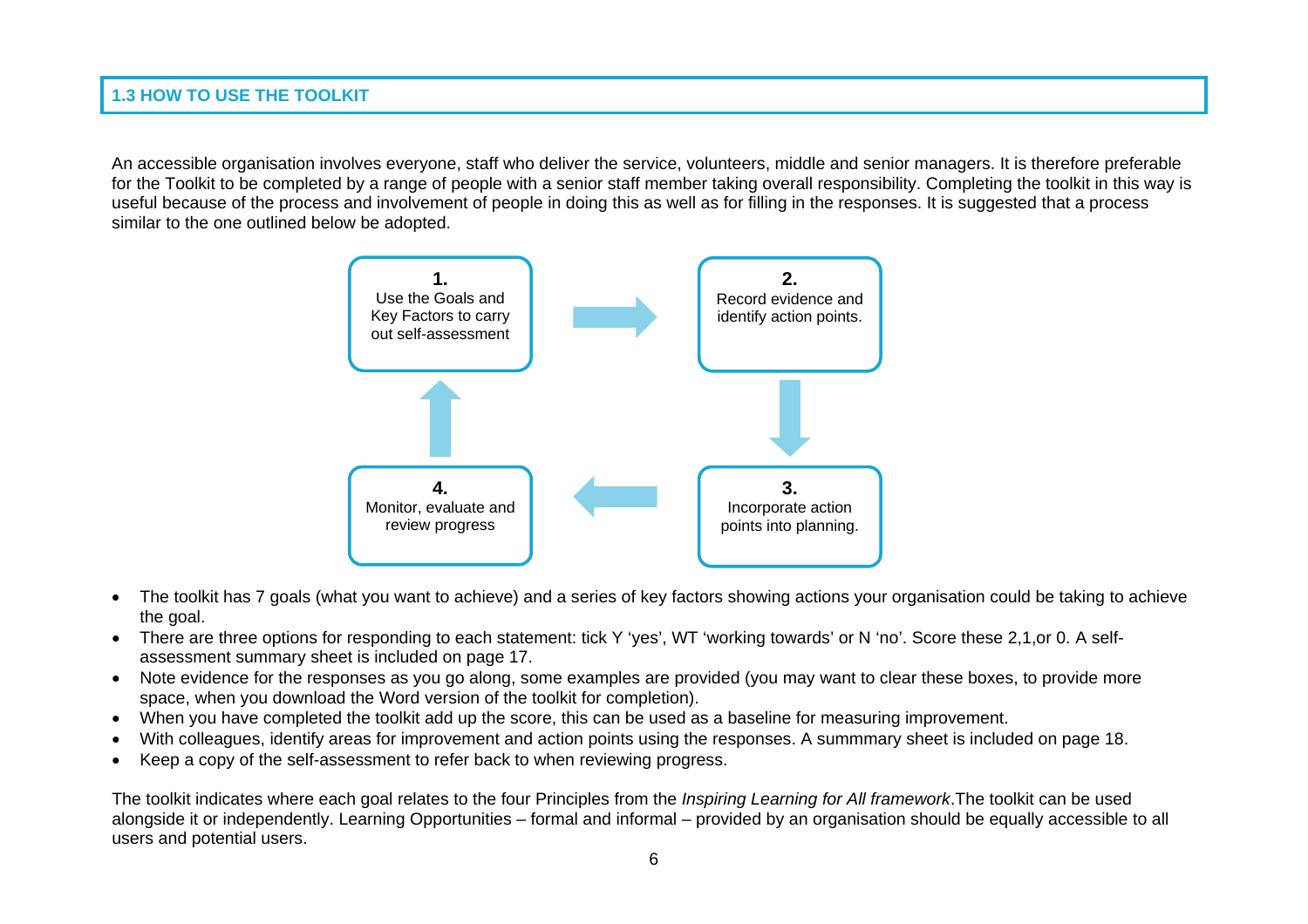### **1.4 INTRODUCING THE THEMES AND KEY FACTORS**

| <b>Each Section has:</b> |                    |              |                            |            |                 |                                        |                      |  |
|--------------------------|--------------------|--------------|----------------------------|------------|-----------------|----------------------------------------|----------------------|--|
| A Goal                   |                    |              | <b>Responses and Score</b> |            | <b>Evidence</b> | <b>Areas for</b><br><b>Improvement</b> | <b>Action Points</b> |  |
|                          | <b>Key Factors</b> | Yes= $2$ [Y] | Working<br>Towards=1 [WT]  | $No=0$ [N] |                 |                                        |                      |  |

There are many factors that contribute to being an accessible organisation. The Toolkit covers those which are thought to be essential.

| An accessible organisation will:                                                                                                                 |                                                        | See Inspiring Learning for All<br>section |
|--------------------------------------------------------------------------------------------------------------------------------------------------|--------------------------------------------------------|-------------------------------------------|
| have an ethos that demonstrates respect, understanding and sensitivity                                                                           | Goal 1                                                 | Policies Plans, Performance               |
| towards the diverse needs of all users and potential users;                                                                                      | Ethos                                                  | (Section 4)                               |
| have a policy and planning process which outlines aims, objectives and                                                                           | Goal 2                                                 | Policies Plans, Performance               |
| practices relating to equal access;                                                                                                              | <b>Policy and Planning</b>                             | (Section 4)                               |
| develop collections, stock and resources that take all users and potential                                                                       | Goal 3                                                 | Policies Plans, Performance               |
| users into account, seeking to engage their interest and celebrate diversity;                                                                    | <b>Collections</b>                                     | (Section 4)                               |
| actively consult a diverse range of users and potential users to ensure that                                                                     | Goal 4                                                 | People                                    |
| services provided meet their needs;                                                                                                              | <b>Users and Potential Users</b>                       | (Section 1)                               |
| have marketing and publicity processes that identify and promote its                                                                             | Goal 5                                                 | People                                    |
| collections and services to all users and potential users;                                                                                       | <b>Marketing and Publicity</b>                         | (Section $1 & 2$ )                        |
| ensure that its recruitment, retention and training supports service provision                                                                   | Goal 6                                                 | <b>Places</b>                             |
| to all users and potential users;                                                                                                                | <b>Staffing and Training</b>                           | (Section 2)                               |
| be outward looking, proactive and responsive in networking and forming<br>links and partnerships with other domains, organisations and agencies. | Goal 7<br><b>Partnerships and</b><br><b>Networking</b> | Partnerships<br>(Section 3)               |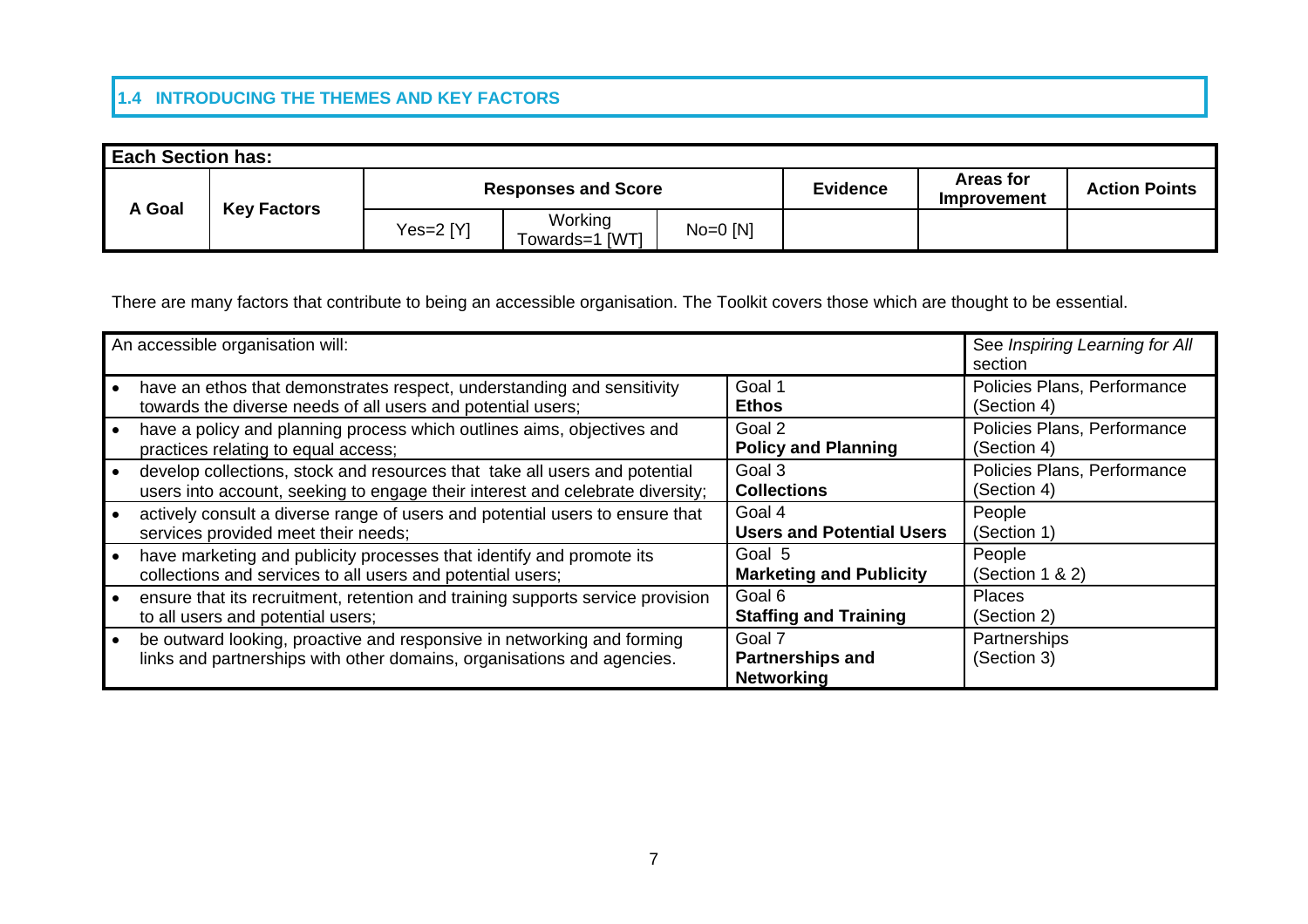## **2 THE SELF-ASSESSMENT TOOLKIT**

#### **2.1 DETAILS OF ORGANISATION AND PEOPLE COMPLETING THE TOOLKIT**

| Name of Organisation:                       |             |      |  |  |  |  |  |  |
|---------------------------------------------|-------------|------|--|--|--|--|--|--|
| <b>People completing Toolkit</b>            | <b>Name</b> | Role |  |  |  |  |  |  |
|                                             | Lead:       |      |  |  |  |  |  |  |
|                                             |             |      |  |  |  |  |  |  |
|                                             |             |      |  |  |  |  |  |  |
|                                             |             |      |  |  |  |  |  |  |
|                                             |             |      |  |  |  |  |  |  |
|                                             |             |      |  |  |  |  |  |  |
|                                             |             |      |  |  |  |  |  |  |
|                                             |             |      |  |  |  |  |  |  |
| 1 <sup>st</sup> Review date (e.g. Annually) |             |      |  |  |  |  |  |  |
| Next Review date:                           |             |      |  |  |  |  |  |  |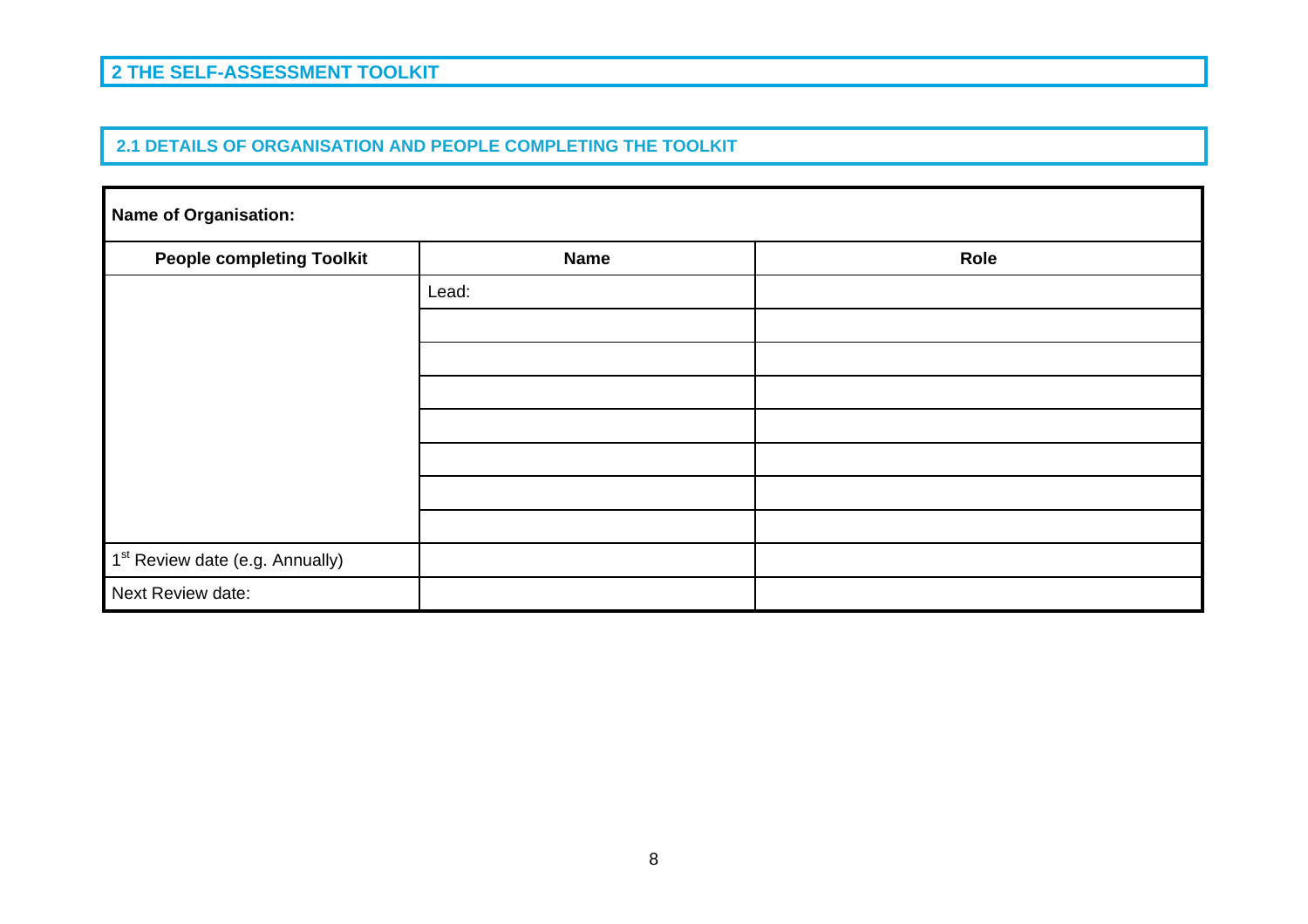**1: ETHOS (See** *Inspiring Learning for All* **Section 4, Policies, Plans, Performance)**

#### **Goal:**

 **An ethos that demonstrates respect, understanding and sensitivity towards the diverse needs of all users and potential users.**

|                       | <b>Key Factors</b>                                                                                                                             | $Y=2$ | $WT=1$ | $N=0$ | <b>Evidence</b>                                                                                      | <b>Areas for Improvement</b> |
|-----------------------|------------------------------------------------------------------------------------------------------------------------------------------------|-------|--------|-------|------------------------------------------------------------------------------------------------------|------------------------------|
|                       | This is demonstrated by:                                                                                                                       |       |        |       |                                                                                                      |                              |
| 1.1                   | a mission/vision statement, agreed by the<br>governing body, which specifically mentions<br>commitment to access, diversity and inclusion      |       |        |       | mission statement                                                                                    |                              |
| 1.2                   | an internal culture and procedures that support<br>and encourage the widest possible access and<br>participation                               |       |        |       | consultation with and<br>involvement of all staff; equal<br>opportunities monitoring and<br>training |                              |
| 1.3                   | the active involvement and encouragement of<br>senior management and/or the organisation's<br>leaders and governing body or elected<br>members |       |        |       | member of management team<br>responsible for access issues<br>gives regular briefings                |                              |
| 1.4                   | the active involvement of users and potential<br>users                                                                                         |       |        |       | regular and ongoing consultation                                                                     |                              |
| <b>Action Points:</b> |                                                                                                                                                |       |        |       |                                                                                                      |                              |
|                       |                                                                                                                                                |       |        |       |                                                                                                      |                              |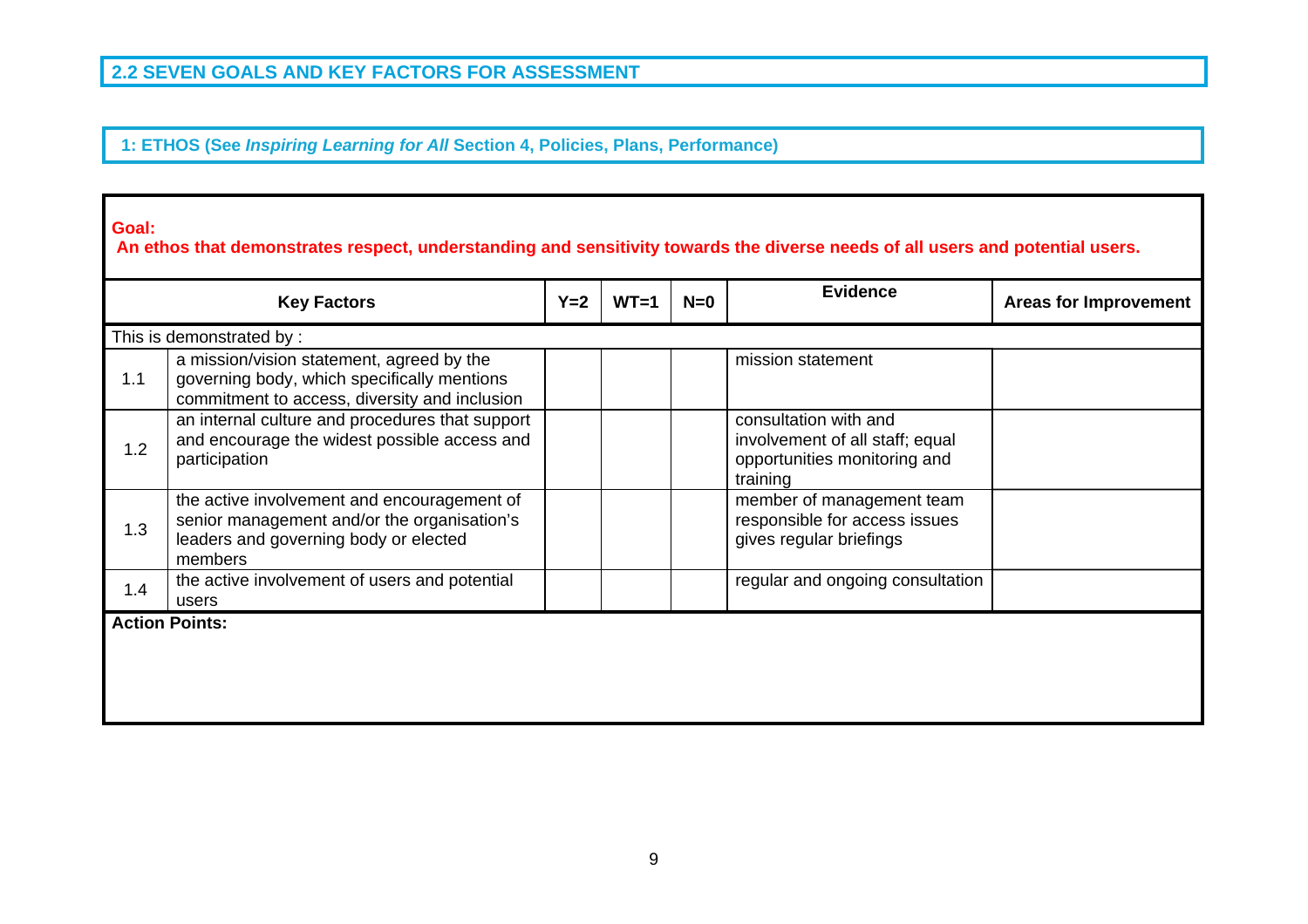# **2: POLICY AND PLANNING (see** *Inspiring Learning for All* **Section 4, Policies, Plans, Performance)**

| Goal: | A policy and planning process which outlines aims, objectives and practices relating to equal access.           |       |        |       |                                                                                                            |                              |
|-------|-----------------------------------------------------------------------------------------------------------------|-------|--------|-------|------------------------------------------------------------------------------------------------------------|------------------------------|
|       | <b>Key Factors</b>                                                                                              | $Y=2$ | $WT=1$ | $N=0$ | <b>Evidence</b>                                                                                            | <b>Areas for Improvement</b> |
|       | The organisation has:                                                                                           |       |        |       |                                                                                                            |                              |
| 2.1   | a policy outlining aims and objectives relating<br>to equality of access                                        |       |        |       | policy document; business plan                                                                             |                              |
|       | This policy and related plans address the following:                                                            |       |        |       |                                                                                                            |                              |
| 2.2   | meeting relevant legal duties,<br>e.g. the Disability Discrimination Act, Race<br>Relations Act, amongst others |       |        |       | programmes for meeting the<br>requirements of relevant<br>legislation                                      |                              |
| 2.3   | the physical environment                                                                                        |       |        |       | location; buildings; facilities for<br>disabled people                                                     |                              |
| 2.4   | the intellectual environment                                                                                    |       |        |       | language; labelling;<br>interpretation; signage                                                            |                              |
| 2.5   | other potential barriers to users                                                                               |       |        |       | staff training; representation of<br>diverse communities; pricing;<br>web accessibility                    |                              |
| 2.6   | resources to promote and support access for<br>all                                                              |       |        |       | core or prioritised funding; a<br>range of funding sources;<br>appropriate staffing                        |                              |
| 2.7   | research / evidence-gathering relating to users<br>and potential users                                          |       |        |       | community profiling; surveys;<br>awareness of the priorities of<br>key local partners                      |                              |
| 2.8   | programmes, activities and events                                                                               |       |        |       | appropriate input into event<br>planning; education service<br>provision; reader development<br>activities |                              |
| 2.9   | periodic review                                                                                                 |       |        |       | consultation with users; plans for<br>sustainability                                                       |                              |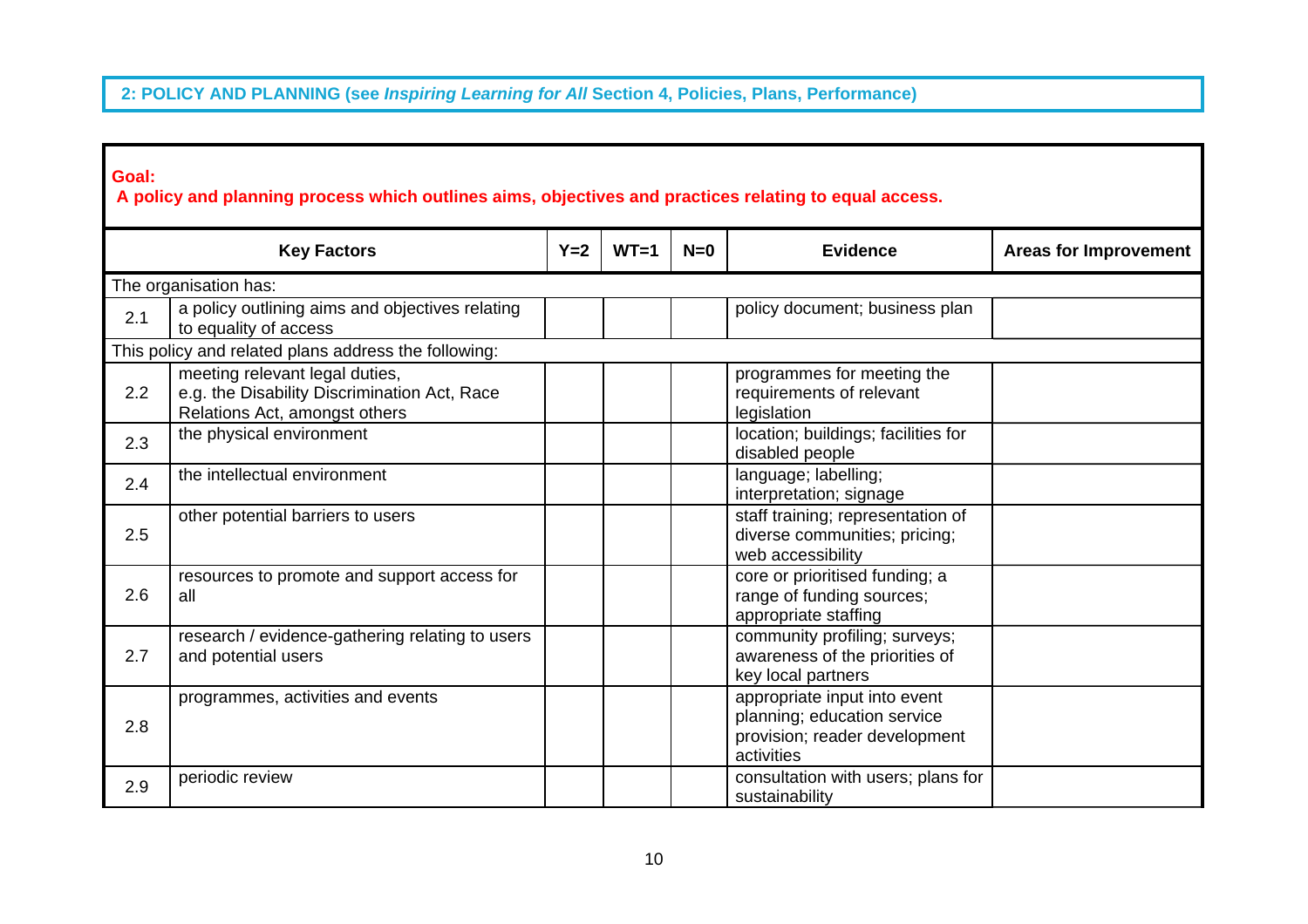**Action Points**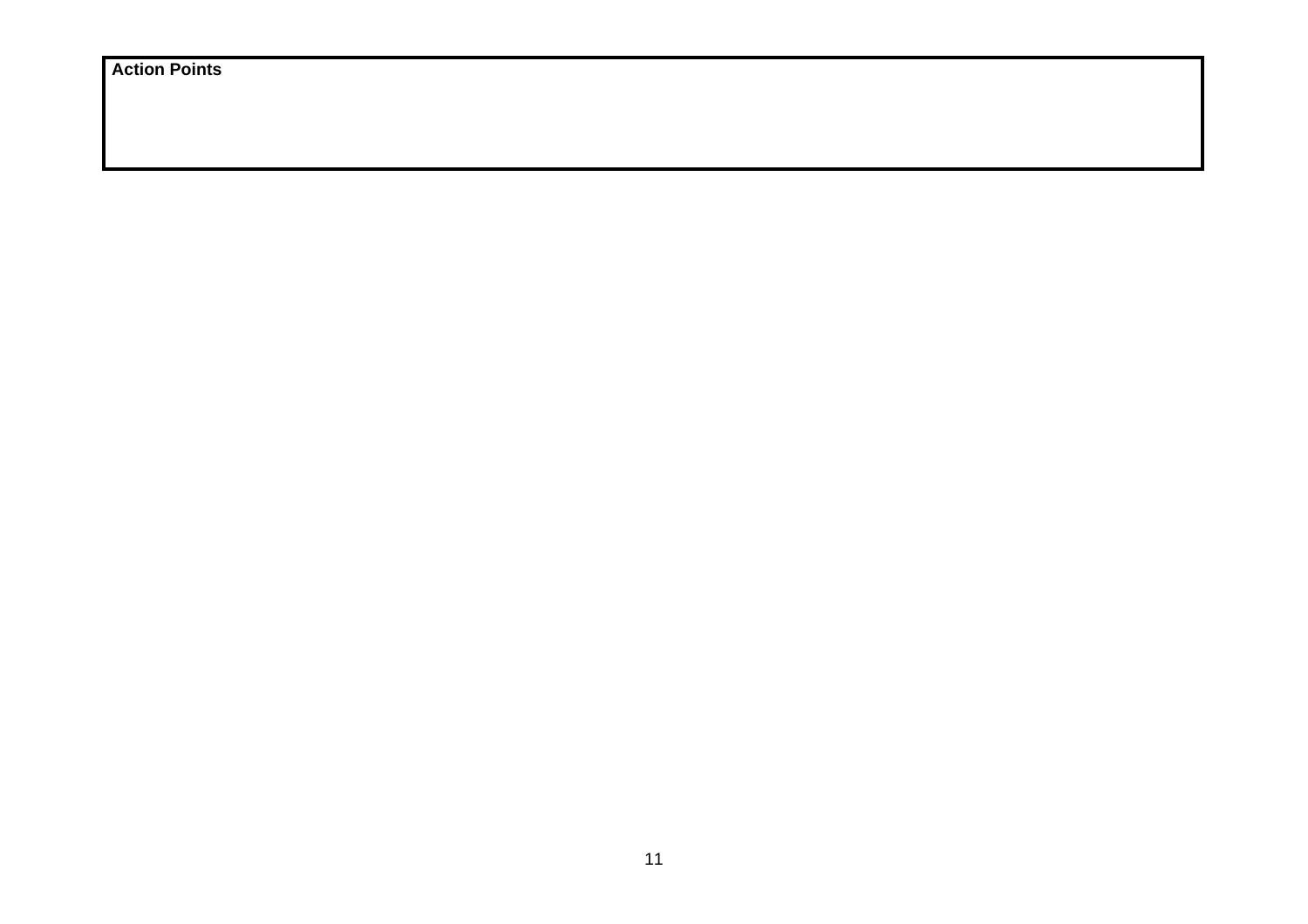# **3: COLLECTIONS AND STOCK (see** *Inspiring Learning for All* **Section 4, Policies, Plans, Performance)**

|     | <b>Key Factors</b>                                                                                                                                   | $Y=2$ | $WT=1$ | $N=0$ | <b>Evidence</b>                                                                                                               | <b>Areas for Improvement</b> |
|-----|------------------------------------------------------------------------------------------------------------------------------------------------------|-------|--------|-------|-------------------------------------------------------------------------------------------------------------------------------|------------------------------|
|     | The organisation has:                                                                                                                                |       |        |       |                                                                                                                               |                              |
| 3.1 | a policy for collections/ stock/ resources that<br>specifically addresses issues of access,<br>diversity, inclusion and relevance                    |       |        |       | collections policy; stock policy                                                                                              |                              |
|     | The collecting/ stock selection policy:                                                                                                              |       |        |       |                                                                                                                               |                              |
| 3.2 | takes into account the diverse needs (including<br>learning needs) of users and potential users                                                      |       |        |       | book stock in community<br>languages; contemporary<br>collecting; design and<br>interpretation of exhibitions and<br>displays |                              |
| 3.3 | provides for research into those aspects of<br>stock and collections that represent different<br>communities                                         |       |        |       | increased representation of<br>people from diverse<br>backgrounds                                                             |                              |
| 3.4 | provides ways to engage all its users and<br>potential users, promoting a sense of identity<br>and affording opportunities to celebrate<br>diversity |       |        |       | community participation in<br>selecting material; events which<br>appeal to a wide range of people                            |                              |
|     | <b>Action Points</b>                                                                                                                                 |       |        |       |                                                                                                                               |                              |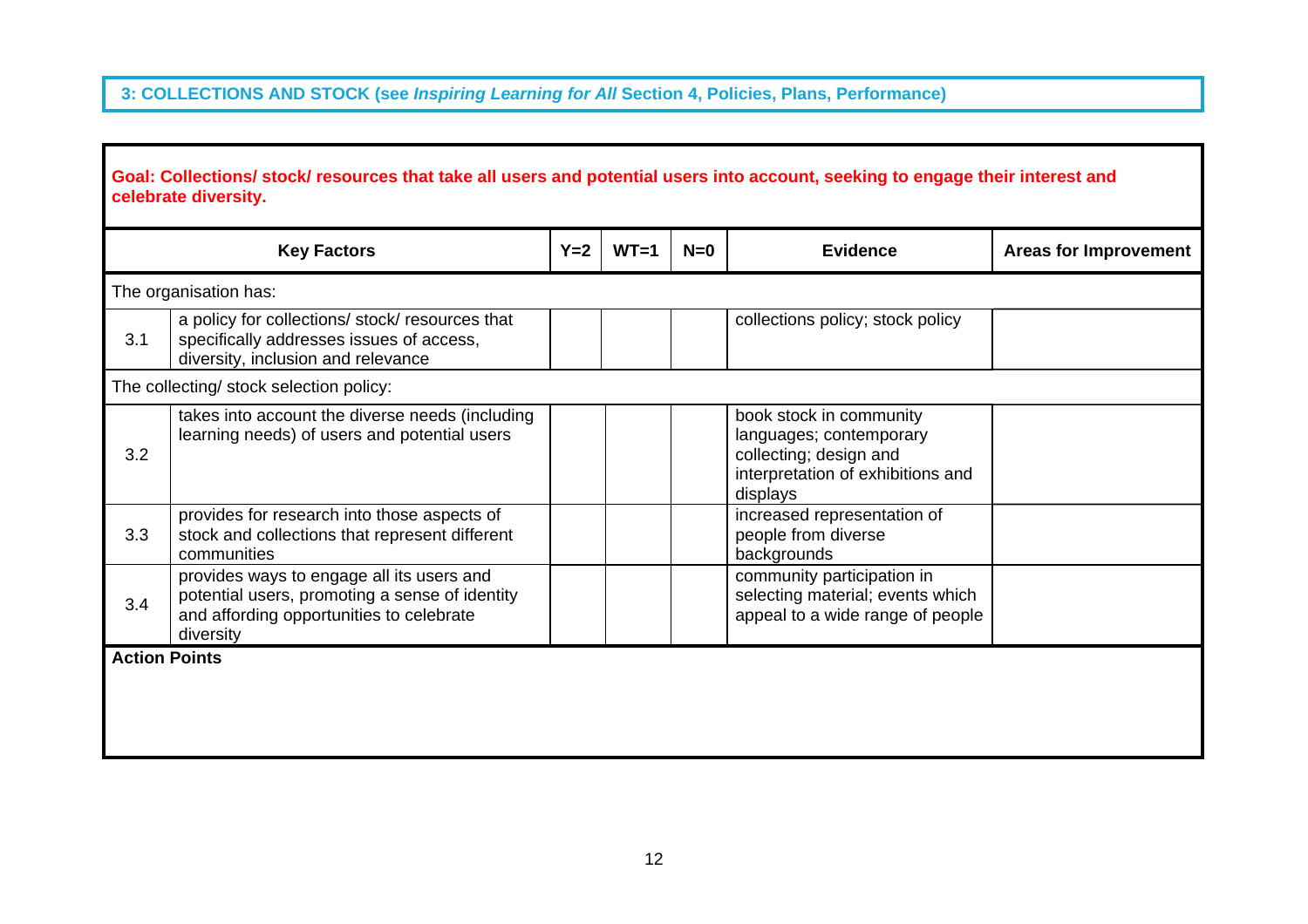# **4: USERS AND POTENTIAL USERS (See** *Insipring Learning for All* **section 1, People)**

|     | <b>Key Factors</b>                                                                                                          | $Y=2$ | $WT=1$ | $N=0$ | <b>Evidence</b>                                                                                                                | <b>Areas for Improvement</b> |
|-----|-----------------------------------------------------------------------------------------------------------------------------|-------|--------|-------|--------------------------------------------------------------------------------------------------------------------------------|------------------------------|
|     | The organisation has:                                                                                                       |       |        |       |                                                                                                                                |                              |
| 4.1 | knowledge of the diverse profiles of users and<br>potential users through a variety of quantitative<br>and qualitative data |       |        |       | local authority statistics; census<br>data; community profiling;<br>surveys and focus groups of<br>internal and external users |                              |
| 4.2 | an understanding and appreciation of the<br>diverse nature of its users' and potential users'<br>needs                      |       |        |       | feedback from consultation with<br>ethnic minority community<br>groups                                                         |                              |
| 4.3 | systems and structures that enable users' and<br>potential users' participation                                             |       |        |       | regular meetings of disabled<br>users group                                                                                    |                              |
| 4.4 | a monitoring and evaluation process that<br>focuses on outcomes for users                                                   |       |        |       | mechanisms to ensure that<br>services provided meet the<br>needs of users and potential<br>users                               |                              |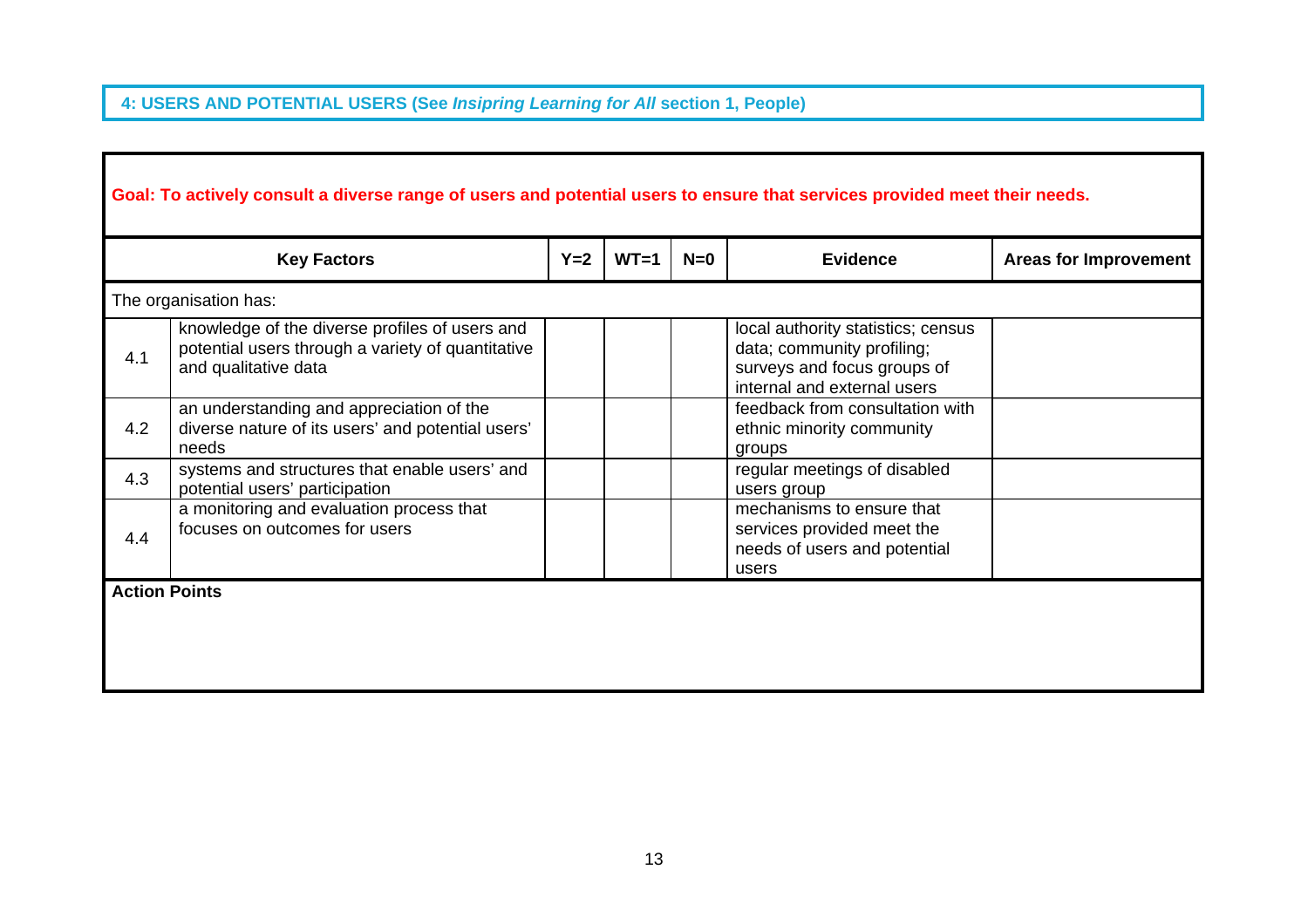# **5: MARKETING AND PUBLICITY (See** *Inspiring Learning for All* **section 1, People)**

|                      | <b>Key Factors</b>                                                                                                      | $Y=2$ | $WT=1$ | $N=0$ | <b>Evidence</b>                                                                                                               | <b>Areas for Improvement</b> |
|----------------------|-------------------------------------------------------------------------------------------------------------------------|-------|--------|-------|-------------------------------------------------------------------------------------------------------------------------------|------------------------------|
|                      | The organisation's:                                                                                                     |       |        |       |                                                                                                                               |                              |
| 5.1                  | marketing and publicity address access,<br>inclusion and diversity issues                                               |       |        |       | marketing plans                                                                                                               |                              |
|                      | Marketing and publicity deals with:                                                                                     |       |        |       |                                                                                                                               |                              |
| 5.2                  | identification of potential users                                                                                       |       |        |       | data on target audiences;<br>market segmentation; mailing<br>lists                                                            |                              |
| 5.3                  | promotion of services to a broad range of<br>users through a variety of media, talks,<br>visits and outreach activities |       |        |       | contacts with community press,<br>disability press and local radio;<br>promotional material for<br>outreach work              |                              |
| 5.4                  | increasing participation from groups who<br>are under-represented in user profile                                       |       |        |       | publicity material developed in<br>consultation with minority<br>groups, using alternative formats<br>and community languages |                              |
| 5.5                  | consultation with relevant local, regional<br>and national bodies                                                       |       |        |       | Local Authorities; Learning and<br>Skills Councils; community fora                                                            |                              |
| <b>Action Points</b> |                                                                                                                         |       |        |       |                                                                                                                               |                              |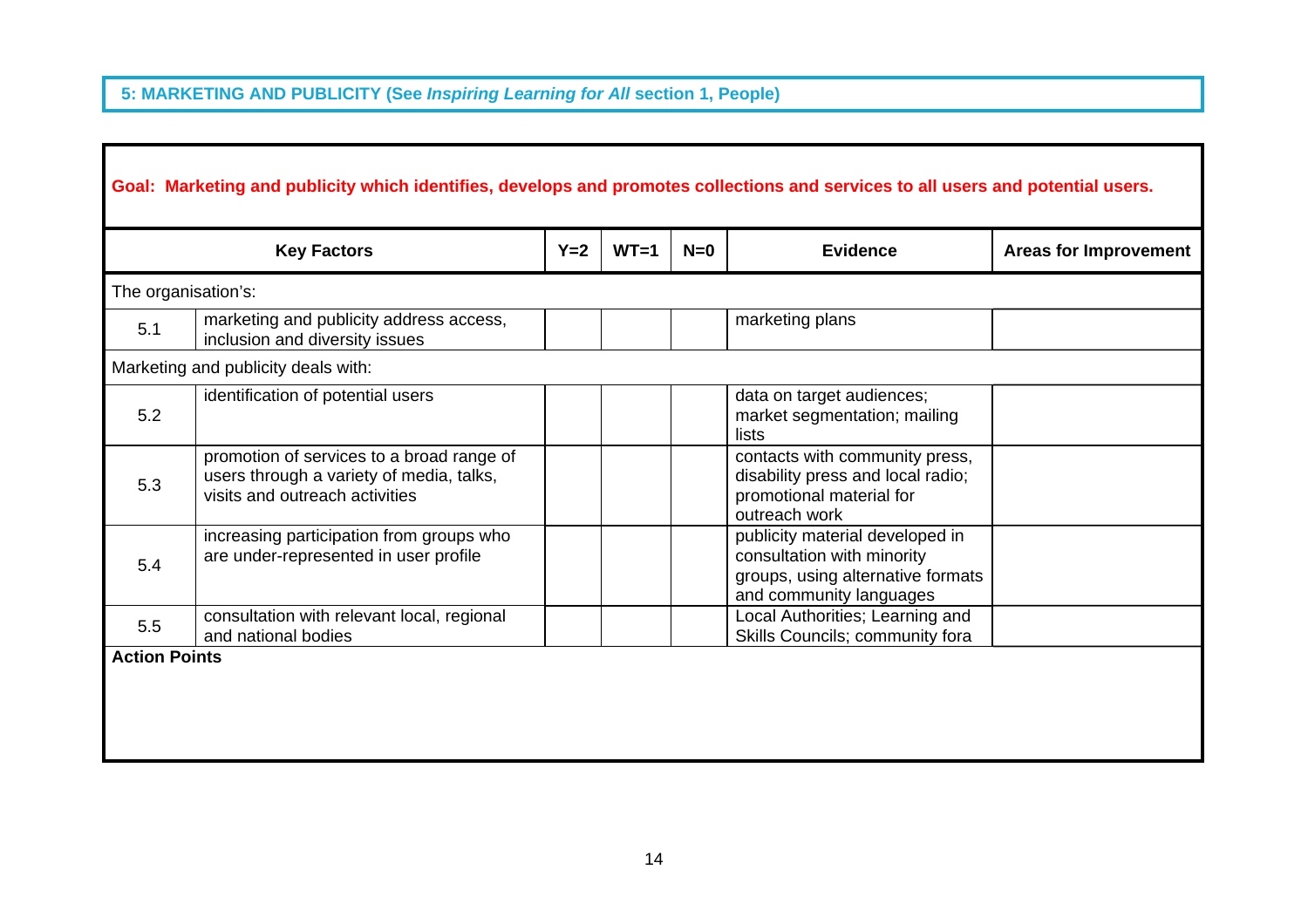**6: STAFFING and TRAINING (see** *Inspiring Learning for All* **section 2, Places)** 

|                       | Goal: To ensure that recruitment, retention and training supports service provision to all users and potential users. |       |        |       |                                                                                                                    |                              |
|-----------------------|-----------------------------------------------------------------------------------------------------------------------|-------|--------|-------|--------------------------------------------------------------------------------------------------------------------|------------------------------|
|                       | <b>Key Factors</b>                                                                                                    | $Y=2$ | $WT=1$ | $N=0$ | <b>Evidence</b>                                                                                                    | <b>Areas for Improvement</b> |
| The organisation has: |                                                                                                                       |       |        |       |                                                                                                                    |                              |
| 6.1                   | a statement or policy about staffing and<br>training that addresses access, diversity<br>and inclusion issues         |       |        |       | training and development policy;<br>equal opportunities policy                                                     |                              |
|                       | Staffing policy deals with:                                                                                           |       |        |       |                                                                                                                    |                              |
| 6.2                   | the role of Boards, Trustees, governing<br>bodies                                                                     |       |        |       | composition of governing body<br>reflects diversity                                                                |                              |
| 6.3                   | all staff, paid and voluntary                                                                                         |       |        |       | staffing profile reflects diversity<br>of the community                                                            |                              |
| 6.4                   | recruitment                                                                                                           |       |        |       | job descriptions that promote<br>awareness of access issues;<br>appropriate placing of<br>advertisements           |                              |
| 6.5                   | training and development                                                                                              |       |        |       | customer care; disability and<br>racial equality training available<br>to all staff                                |                              |
| 6.6                   | retention and support                                                                                                 |       |        |       | inclusive promotion and<br>development opportunities;<br>appropriate risk assessment<br>and training opportunities |                              |
| <b>Action Points</b>  |                                                                                                                       |       |        |       |                                                                                                                    |                              |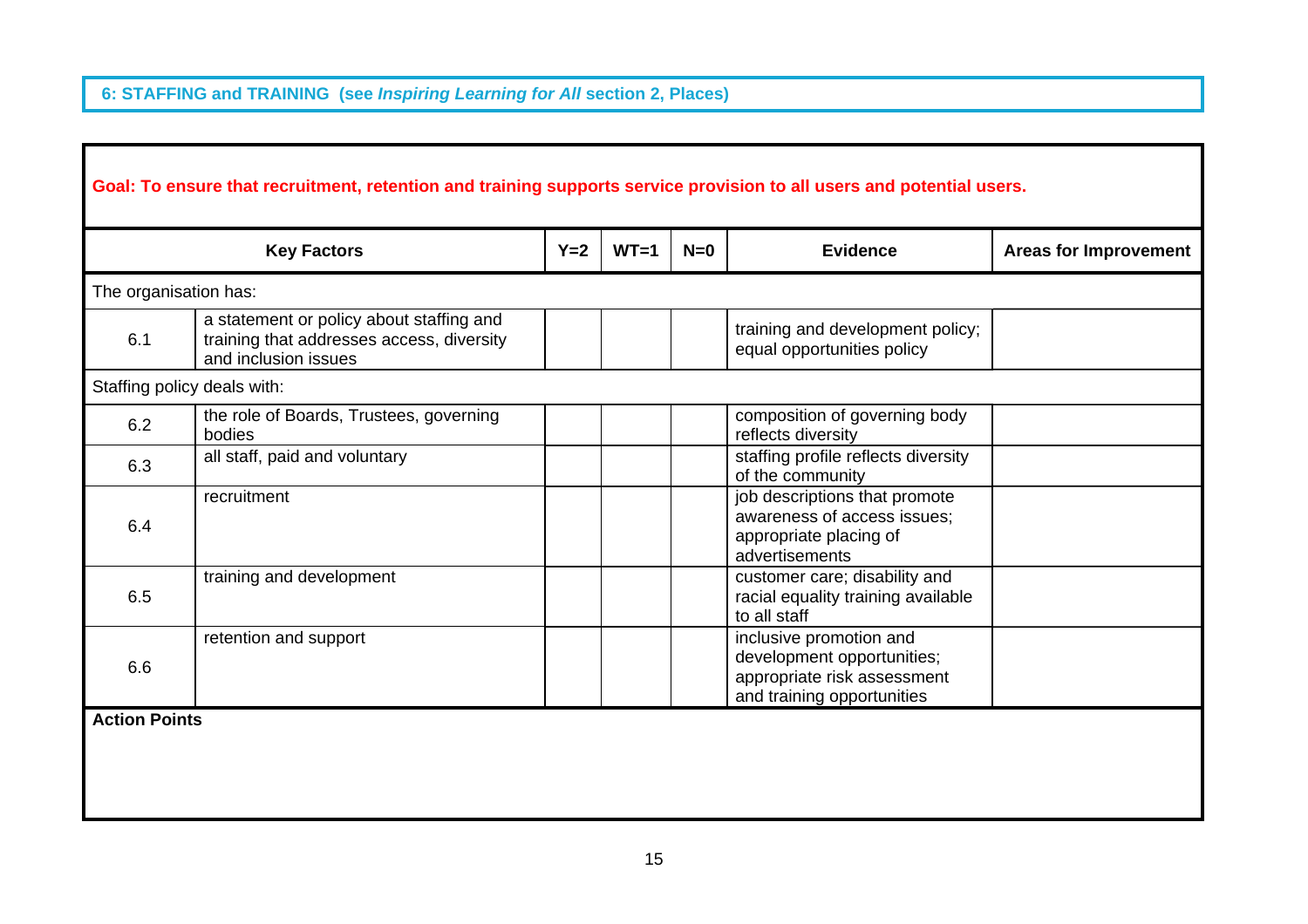# **7: PARTNERSHIPS and NETWORKING (see** *Inspiring Learning for All***, section 3, Partnerships)**

| <b>Key Factors</b>   |                                                                                                                                                                     | $Y=2$ | $WT=1$ | $N=0$ | <b>Evidence</b>                                                                                                                                                   | <b>Areas for Improvement</b> |
|----------------------|---------------------------------------------------------------------------------------------------------------------------------------------------------------------|-------|--------|-------|-------------------------------------------------------------------------------------------------------------------------------------------------------------------|------------------------------|
|                      | The organisation has a statement which:                                                                                                                             |       |        |       |                                                                                                                                                                   |                              |
| 7.1                  | makes an active commitment to developing<br>partnerships that promote access, diversity and<br>inclusion                                                            |       |        |       | policy or statement                                                                                                                                               |                              |
| 7.2                  | actively develops partnerships within the<br>community                                                                                                              |       |        |       | a range of community<br>partnerships with faith groups,<br>voluntary and community<br>organisations and elders' groups                                            |                              |
| 7.3                  | is proactive and responsive in forming links<br>and partnerships within the sector at<br>appropriate levels                                                         |       |        |       | a range of sector partners<br>including other museums,<br>libraries and archives, arts<br>organisations, regional agencies<br>and national bodies                 |                              |
| 7.4                  | appreciates the value of engaging in links and<br>partnerships with other organisations engaged<br>in access and inclusion and integrating with<br>their strategies |       |        |       | a range of external partners<br>such as schools, colleges, local<br>authorities, regional bodies,<br>community groups, voluntary<br>organisations and individuals |                              |
| <b>Action Points</b> |                                                                                                                                                                     |       |        |       |                                                                                                                                                                   |                              |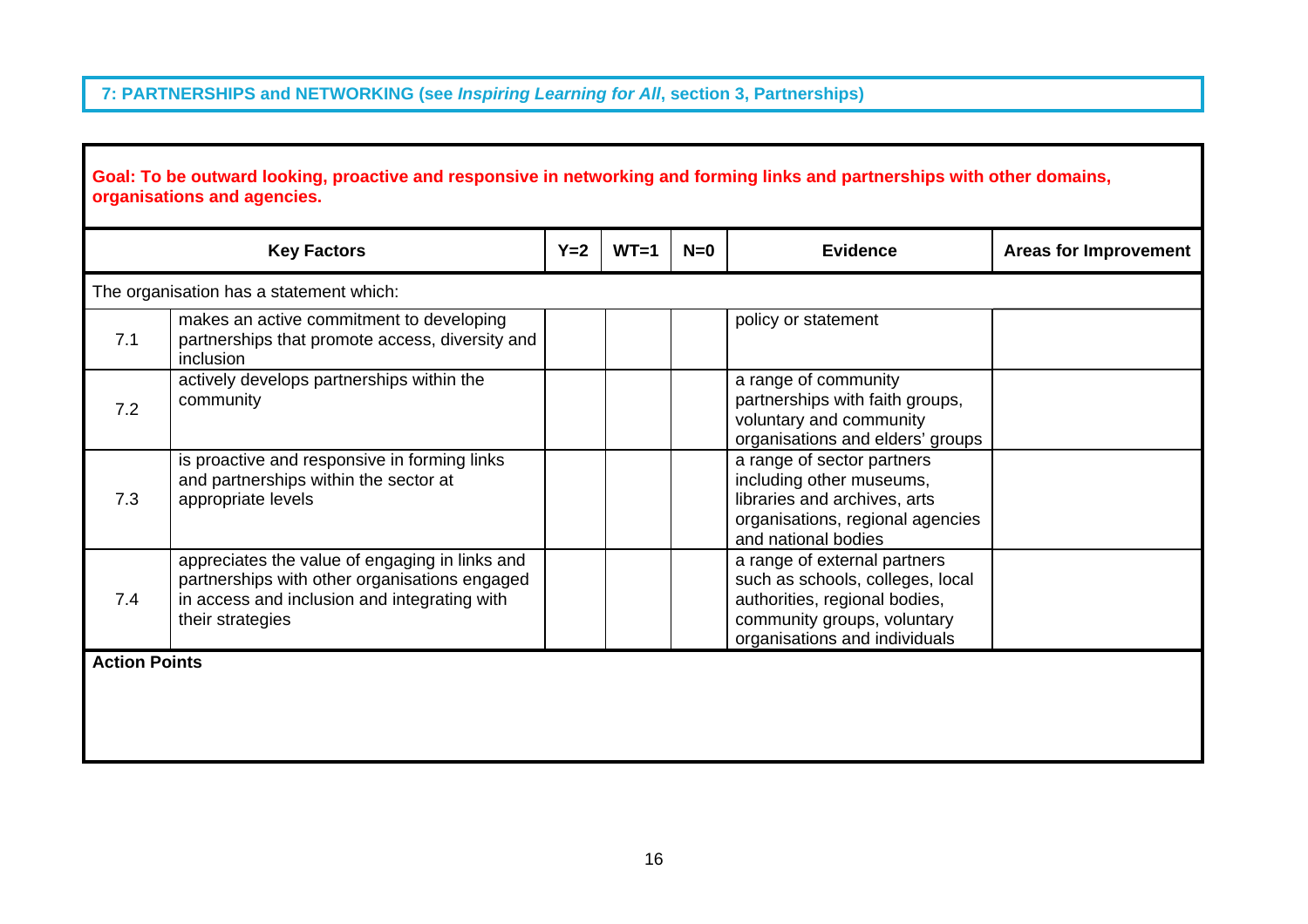#### **2.3 SELF-ASSESSMENT SUMMARY**

| <b>Goals and Key Factors</b> |                                  | Response |           | <b>Goals and Key Factors</b> |                | Response                           |  |           |                         |  |
|------------------------------|----------------------------------|----------|-----------|------------------------------|----------------|------------------------------------|--|-----------|-------------------------|--|
|                              |                                  | Y        | <b>WT</b> | $\overline{\mathbf{N}}$      |                |                                    |  | <b>WT</b> | $\overline{\mathsf{N}}$ |  |
| 1.                           | <b>Ethos</b>                     |          |           |                              | 5.             | <b>Marketing and publicity</b>     |  |           |                         |  |
|                              | $1.1$                            |          |           |                              |                | 5.1                                |  |           |                         |  |
|                              | $1.2$                            |          |           |                              |                | 5.2                                |  |           |                         |  |
|                              | 1.3                              |          |           |                              |                | 5.3                                |  |           |                         |  |
|                              | 1.4                              |          |           |                              |                | 5.4                                |  |           |                         |  |
| 2.                           | <b>Policy and Planning</b>       |          |           |                              |                | 5.5                                |  |           |                         |  |
|                              | 2.1                              |          |           |                              | 6.             | <b>Staffing and Training</b>       |  |           |                         |  |
|                              | 2.2                              |          |           |                              |                | 6.1                                |  |           |                         |  |
|                              | 2.3                              |          |           |                              |                | 6.2                                |  |           |                         |  |
|                              | 2.4                              |          |           |                              |                | 6.3                                |  |           |                         |  |
|                              | 2.5                              |          |           |                              |                | 6.4                                |  |           |                         |  |
|                              | 2.6                              |          |           |                              |                | 6.5                                |  |           |                         |  |
|                              | 2.7                              |          |           |                              |                | 6.6                                |  |           |                         |  |
|                              | 2.8                              |          |           |                              | $\mathbf{7}$ . | <b>Partnerships and Networking</b> |  |           |                         |  |
|                              | 2.9                              |          |           |                              |                | 7.1                                |  |           |                         |  |
| 3 <sub>1</sub>               | <b>Collections and Stock</b>     |          |           |                              |                | 7.2                                |  |           |                         |  |
|                              | 3.1                              |          |           |                              |                | 7.3                                |  |           |                         |  |
|                              | 3.2                              |          |           |                              |                | 7.4                                |  |           |                         |  |
|                              | 3.3                              |          |           |                              |                |                                    |  |           |                         |  |
|                              | 3.4                              |          |           |                              |                |                                    |  |           |                         |  |
| 4.                           | <b>Users and potential users</b> |          |           |                              |                |                                    |  |           |                         |  |
|                              | 4.1                              |          |           |                              |                |                                    |  |           |                         |  |
|                              | 4.2                              |          |           |                              |                |                                    |  |           |                         |  |
|                              | 4.3                              |          |           |                              |                |                                    |  |           |                         |  |
|                              | 4.4                              |          |           |                              |                |                                    |  |           |                         |  |